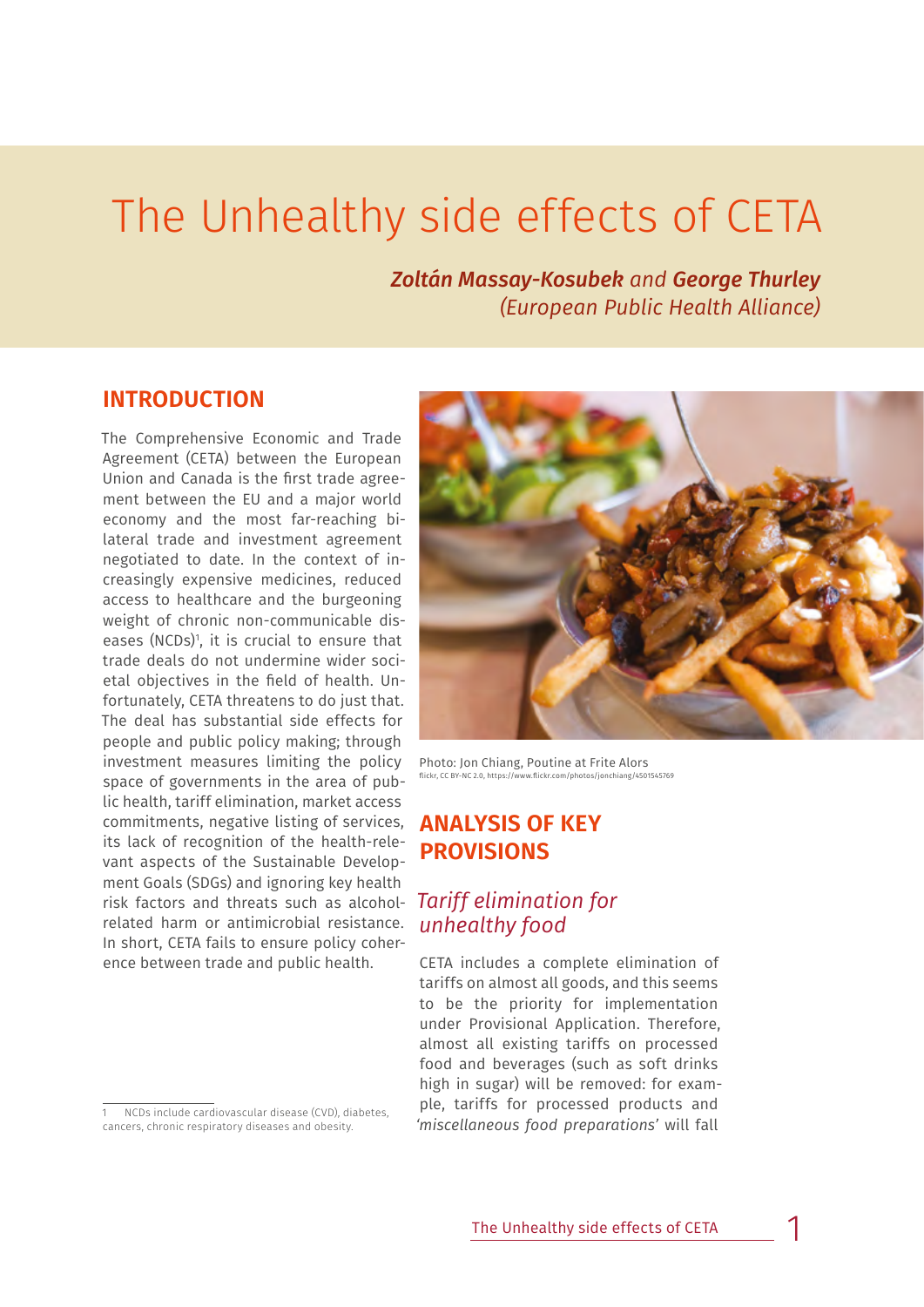#### **CETA COULD CONTRIBUTE TO THE NON-COMMUNICABLE DISEASE (NCD) EPIDEMIC BY MAKING UNHEALTHY FOOD MORE AVAILABLE VIA TARIFF REMOVAL** *Case study*

Non-communicable diseases (NCDs) are one of the principal causes of mortality and ill-health in the European region. Unhealthy diets are directly linked to the development of NCDs and other chronic conditions including obesity. Research has found a correlation between the rise in overweight and obesity and a country's integration into globalised food supply chains.\*

Low price is a major driver of consumption of unhealthy food. Tariff reductions from an agreement like CETA could result in processed and other foods that are high in saturated fat, sugar and salt (HFSS) becoming more available to consumers at lower prices.

| <b>PRODUCT TYPE</b>                                                                                | <b>CURRENT EU TARIFF</b>                                                                                                                | <b>AFTER CETA</b>                                                                                                                                     |
|----------------------------------------------------------------------------------------------------|-----------------------------------------------------------------------------------------------------------------------------------------|-------------------------------------------------------------------------------------------------------------------------------------------------------|
| <b>Processed products,</b><br>miscellaneous food<br>preparations                                   | Start at 12.8 %                                                                                                                         | 0 % tariff                                                                                                                                            |
| <b>Processed pulses</b><br>and grains, including<br>baked good, pulse<br>flour, meal and<br>powder | Start at 7.7 %                                                                                                                          | $0$ % tariff                                                                                                                                          |
| <b>Fresh or chilled beef</b><br>and veal                                                           | Various specific tariffs, e.g.:<br>High quality beef: 12.8 % +<br>176.80 EUR/100kg<br>Current autonomous tar-<br>iff-rate quota of 20 % | 0 % tariff-rate quota for<br>chilled beef and veal, with<br>gradual phase-in of 5,140<br>metric tons a year up to<br>30,840 from Year 6 and<br>beyond |
| <b>Frozen or other beef</b><br>and veal                                                            | Various specific tariffs, e.g.:<br>High quality beef: 12.8 % +<br>176.80 EUR/100kg<br>Current autonomous tar-<br>iff-rate quota of 20 % | 0.0 % tariff-rate quota,<br>with gradual phase-in of<br>2,500 metric tons a year<br>up to 15,000 from Year 6<br>and beyond                            |
| <b>Pork</b>                                                                                        | Various specific tariffs, e.g.:<br>Fresh/frozen swine carcass-<br>es: 53.60 EUR/100kg<br>Fresh/frozen hams: 77.80<br><b>EUR/100kg</b>   | 0.0 % tariff-rate quota,<br>with gradual phase-in of<br>12,500 metric tons a year<br>up to 75,000 from Year 6<br>and beyond                           |

<sup>\*</sup> Boyd Swinburn et al. (2009) Increased food energy supply is more than sufficient to explain the US epidemic of obesity. Am J Clin Nutr. [online], Yevgeniy Goryakin et al. (2015) The impact of economic, political and social globalization on overweight and obesity in the 56 low and middle income countries. The Lancet. [online]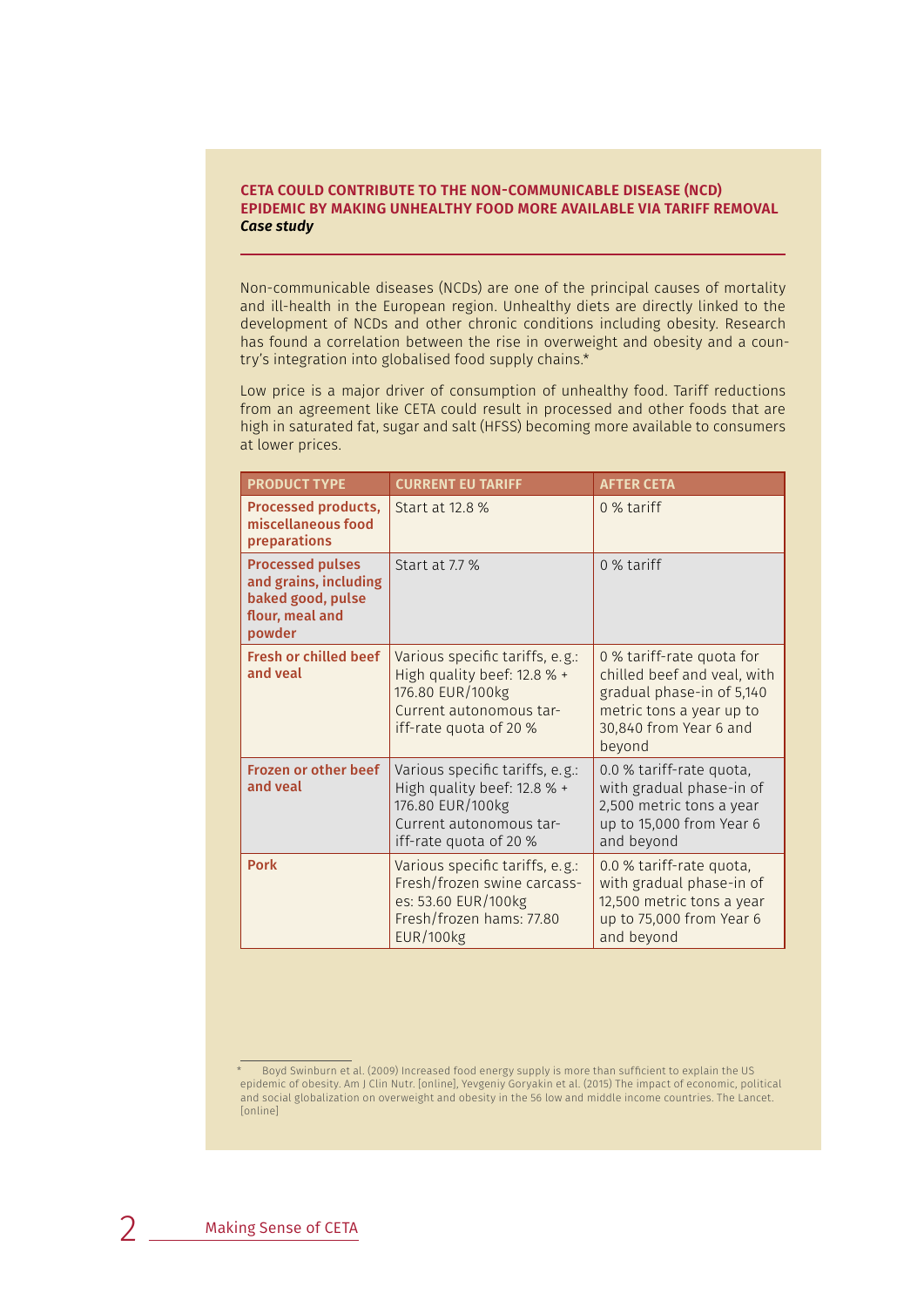from an average of 12.8 % to 0.2 This could lead to a further decrease in price for unhealthy food products which are high in energy, saturated and trans fats, sugar, salt and refined carbohydrates.

The impact of increased affordability under CETA has not yet been studied, but a proliferation of cheaper unhealthy food products would likely bring negative health impacts, principally through higher consumption of those products. High consumption of food high in fat salt and sugar (HFSS) has been linked to higher incidence of cancers, heart disease, strokes, type 2 diabetes and obesity. These non-communicable diseases not only reduce the productivity of the European workforce, but also incur a sizeable cost for European healthcare systems, and reduce European citizens' quality of life. The same would be true in Canada. NCDs are responsible for 70 to 80 percent of European healthcare costs, around €700 billion annually.3 CETA only threatens to increase this burden on society, by making unhealthy foods more widely accessible both in the EU and Canada.

## *Market access commitments*

Similarly, CETA makes considerable commitments regarding the trade of animal products. Not only is increased trade of meat products a stated aim of CETA, but tariffs on agricultural goods will also be slashed: currently agricultural products are covered by an average tariff rate of 13 %. The European Union will eliminate 92.2 % of its agricultural tariffs at entry force into CETA, and after 7 years, 93.8 % will be eliminated. The EU has made substantial concessions in the beef and pork sector in exchange for increased access to

[https://www.italaw.com/sites/default/files/archive/ceta](https://www.italaw.com/sites/default/files/archive/ceta-final-negotiated-outcomes.pdf)[final-negotiated-outcomes.pdf p9](https://www.italaw.com/sites/default/files/archive/ceta-final-negotiated-outcomes.pdf) [Accessed 26/05/2017]

the Canadian cheese market. For example, Canada will receive immediate duty-free access for 50,000 tons of beef.<sup>4</sup>

Data shows that meat consumption is considerably higher than recommended by the World Health Organisation (WHO) in both the EU and Canada.<sup>5</sup> Meat consumption in Europe is twice the global average, and this contributes to an elevated intake of saturated fat. It is widely accepted that high consumption levels of processed meat and red meat in diets increases the probability of obesity $6$ , type-2 diabetes<sup>7</sup>, cancer8, Alzheimer's Disease9 and cardiovascular disease.10

Furthermore, by increasing trade in meat, CETA may well contribute to the excessive use of antibiotics in meat production, and therefore to antimicrobial resistance (AMR), which poses a major threat to both human and animal health. Estimates suggest that if current trends continue, by 2050 drug-resistant infections could kill 10 million people globally every year.<sup>11</sup> Thus CETA's commitment to expand trade in meat products threatens to exacerbate existing health risks, as well as fuelling the rise of potentially deadly superbugs.

[http://www.livingstonintl.com/our-experts-speak/](http://www.livingstonintl.com/our-experts-speak/closer-look-ceta-part-3-tariff-reductions-benefit-chemical-telecom-industries/) [closer-look-ceta-part-3-tariff-reductions-benefit-chemi](http://www.livingstonintl.com/our-experts-speak/closer-look-ceta-part-3-tariff-reductions-benefit-chemical-telecom-industries/)[cal-telecom-industries/](http://www.livingstonintl.com/our-experts-speak/closer-look-ceta-part-3-tariff-reductions-benefit-chemical-telecom-industries/) [accessed 26/05/2017]

5 OECD data, meat consumption [https://data.oecd.org/](https://data.oecd.org/agroutput/meat-consumption.htm) [agroutput/meat-consumption.htm](https://data.oecd.org/agroutput/meat-consumption.htm)

6 Meat consumption providing a surplus energy in modern diet contributes to obesity prevalence: an ecological analysis [http://bmcnutr.biomedcentral.com/arti](http://bmcnutr.biomedcentral.com/articles/10.1186/s40795-016-0063-9)[cles/10.1186/s40795-016-0063-9](http://bmcnutr.biomedcentral.com/articles/10.1186/s40795-016-0063-9)

Association of Specific Dietary Fats With Total and Cause-Specific Mortality [http://archinte.jamanetwork.com/](http://archinte.jamanetwork.com/article.aspx?articleid=2530902) [article.aspx?articleid=2530902](http://archinte.jamanetwork.com/article.aspx?articleid=2530902)

8 Food sources of fat may clarify the inconsistent role of dietary fat intake for incidence of type 2 diabetes [http://](http://ajcn.nutrition.org/content/early/2015/04/01/ajcn.114.103010) [ajcn.nutrition.org/content/early/2015/04/01/ajcn.114.103010](http://ajcn.nutrition.org/content/early/2015/04/01/ajcn.114.103010) 

9 Using Multi-country Ecological and Observational Studies to Determine Dietary Risk Factors for Alzheimer's Disease [http://www.tandfonline.com/doi/full/10.1080/0731](http://www.tandfonline.com/doi/full/10.1080/07315724.2016.1161566) [5724.2016.1161566](http://www.tandfonline.com/doi/full/10.1080/07315724.2016.1161566)

10 IARC Monographs evaluate consumption of red meat and processed meat [https://www.iarc.fr/en/media-centre/](https://www.iarc.fr/en/media-centre/pr/2015/pdfs/pr240_E.pdf) [pr/2015/pdfs/pr240\\_E.pdf](https://www.iarc.fr/en/media-centre/pr/2015/pdfs/pr240_E.pdf)

11 The Review on Antimicrobial Resistance (2016) Tackling drug-resistant infections globally: final report and recommendations. <http://bit.ly/1ToZXcw>

<sup>3</sup> The 2012 Ageing Report: Economic and budgetary projections for the 27 EU Member States (2010-2060), European Economy 2|2012.European Commission. [http://ec.europa.](http://ec.europa.eu/economy_finance/publications/european_economy/2012/pdf/ee-2012-2_en.pdf) [eu/economy\\_finance/publications/european\\_econo](http://ec.europa.eu/economy_finance/publications/european_economy/2012/pdf/ee-2012-2_en.pdf)[my/2012/pdf/ee-2012-2\\_en.pdf](http://ec.europa.eu/economy_finance/publications/european_economy/2012/pdf/ee-2012-2_en.pdf)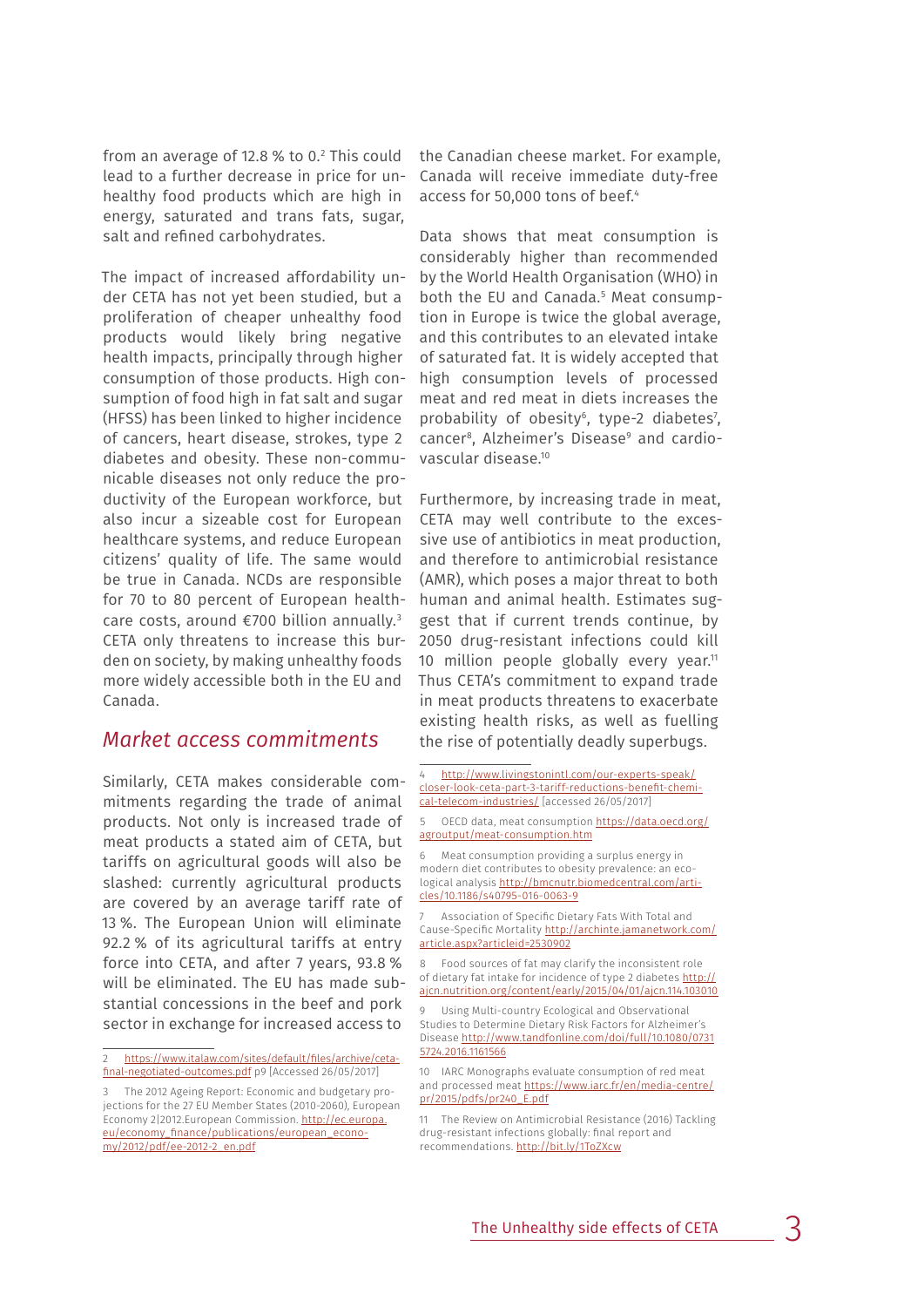

Photo: StockSnap pixabay, [CC0 1.0,](https://creativecommons.org/publicdomain/zero/1.0/)<https://pixabay.com/de/pillen-medizin-medikamente-2607338/>

## *Intellectual property rights (IPR)*

CETA fails to recognise the concerns held by many regarding the impact intellectual property rights (IPR) have on medicine prices. IPR acts as an insurmountable barrier to equitable access to medicines, by driving up prices. This is of particular concern in Canada, which already has the second highest drug costs globally. CETA's provisions could increase Canadian drug costs by between 6.2 % and 12.9 %, from 2023.12 13 CETA will not only affect intellectual property rights in Canada, by securing eight years of market exclusivity, but will also serve to undermine a critical wider The negative list approach used in CETA debate on access to medicines, and lock Europeans and Canadians into a model that enables pharmaceutical companies to charge exorbitant prices that bear no relation to their research and development costs, thanks to IPR rules. In the EU, Sofosbuvir, a medicine used to treat Hepatitis C, is a real-life example of the challenge

of high medicine prices in Europe. While the 12-weeks treatment course is priced at €41,680 to the French Social Security system, the Indian, generic version is sold at only  $\epsilon$ 220.<sup>14</sup> The impact of IPR rules on medicine prices is that they grant monopoly to a given medicine. This means that other, cheaper, generic versions of the same medicines cannot be placed on the market until the patent protection exists. While the current patent system might be changed via domestic democratic processes, it is very difficult to change those periods once they are locked into international trade agreements, such as CETA. There has been no impact assessment of CETA, or associated regulatory cooperation<sup>15</sup>, in relation to medicine prices, and this must be undertaken in order to ensure CETA's coherence with ensuring accessible medicines. Effective regulatory cooperation on the issue of medicines is already taking place at a technical level, and therefore, it is unclear what added value CETA's regulatory cooperation regime would bring. Instead the unclear regulatory cooperation system threatens to obscure the policy-making process in this crucial area, rather than prioritising that citizens are assured access to affordable medicines.

## *Negative listing and the ratchet clause*

means that unless explicitly excluded, public services—including healthcare, social services, education and water—are open to liberalisation. This preference for liberalisation limits governments' freedom to organise public services as they see fit, and could therefore undermine the quality and affordability of Services

<sup>12</sup> HAI, Commons Network, Public Citizen: CETA and pharmaceuticals: impact of the trade agreement between Europe and Canada on the costs of prescription drugs <https://www.ncbi.nlm.nih.gov/pmc/articles/PMC4108121/>

<sup>13</sup> See also, full report Making Sense of CETA. 2Nd edition. Chapter on Canada-specific concerns p. 71.

<sup>14</sup> [http://hepcoalition.org/news/press-releases/article/](http://hepcoalition.org/news/press-releases/article/hepatitis-c-gilead-patent-on-sofosbuvir-partially-maintained-following-mdm) [hepatitis-c-gilead-patent-on-sofosbuvir-partially-main](http://hepcoalition.org/news/press-releases/article/hepatitis-c-gilead-patent-on-sofosbuvir-partially-maintained-following-mdm)[tained-following-mdm](http://hepcoalition.org/news/press-releases/article/hepatitis-c-gilead-patent-on-sofosbuvir-partially-maintained-following-mdm)

<sup>15</sup> See also, full report Making Sense of CETA. 2Nd edition. Chapter on Regulatory Cooperation p. 43.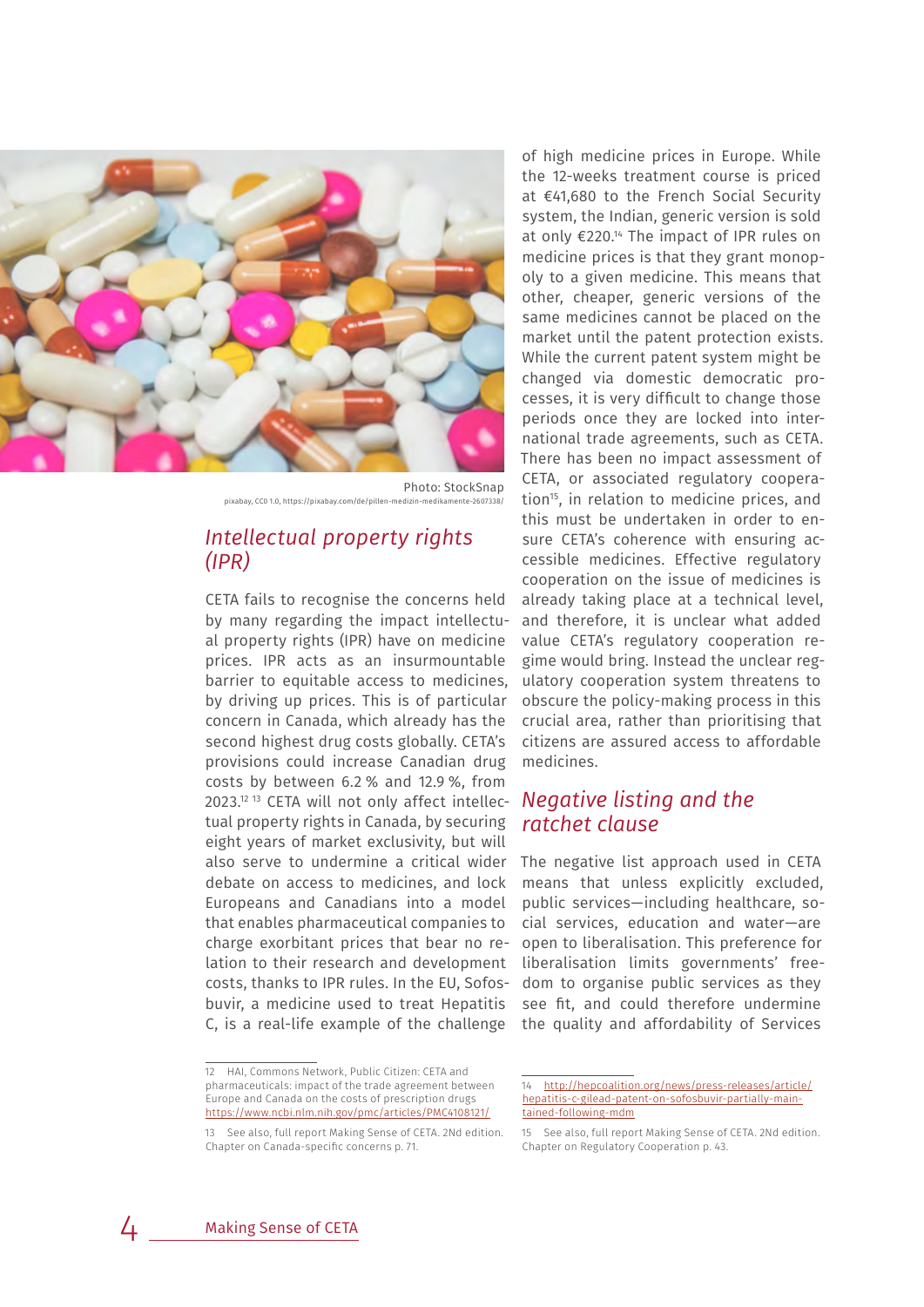#### **MARKET ACCESS FOR WINE AND SPIRITS IN CETA NEGLECTS ALCOHOL RELATED HARM** *Case study*

Why is it problematic that CETA does not address alcohol-related harm when it contains a Wine and Spirits Chapter? Why is it troublesome that CETA sets up the Committee on Wines and Spirits without any health representative, or without setting up a Committee on Cross-border Health Determinants?

Europe has the highest level of alcohol consumption in the world. Alcohol negatively affects work performance and productivity, drains social welfare and healthcare systems and is a contributory factor in crime, accidents and injuries. Alcohol-related harm is pervasive in Europe, often affecting others than the alcohol users themselves, and disproportionately burdening young people and family members.

Alcohol-related harm is a major public health concern in the EU and accountable for over 7 % of all ill health and early deaths. Young people are particularly at risk of short term effects of alcohol, with alcohol-related deaths accounting for around 25 % of all deaths in young men aged between 15 and 29. The OECD quotes a total cost of alcohol of between 1.4 %-2.7 % of GDP in four developed nations: France, Scotland, US and Canada.



#### **Alcohol costs drain more of EU's GDP than CETA could ever add**

\* Nick Sheron, Alcohol and liver disease in Europe – Simple measures have the potential to prevent tens of thousands of<br>premature deaths, Journal of Hepatology, 2016. vol. 64 957-967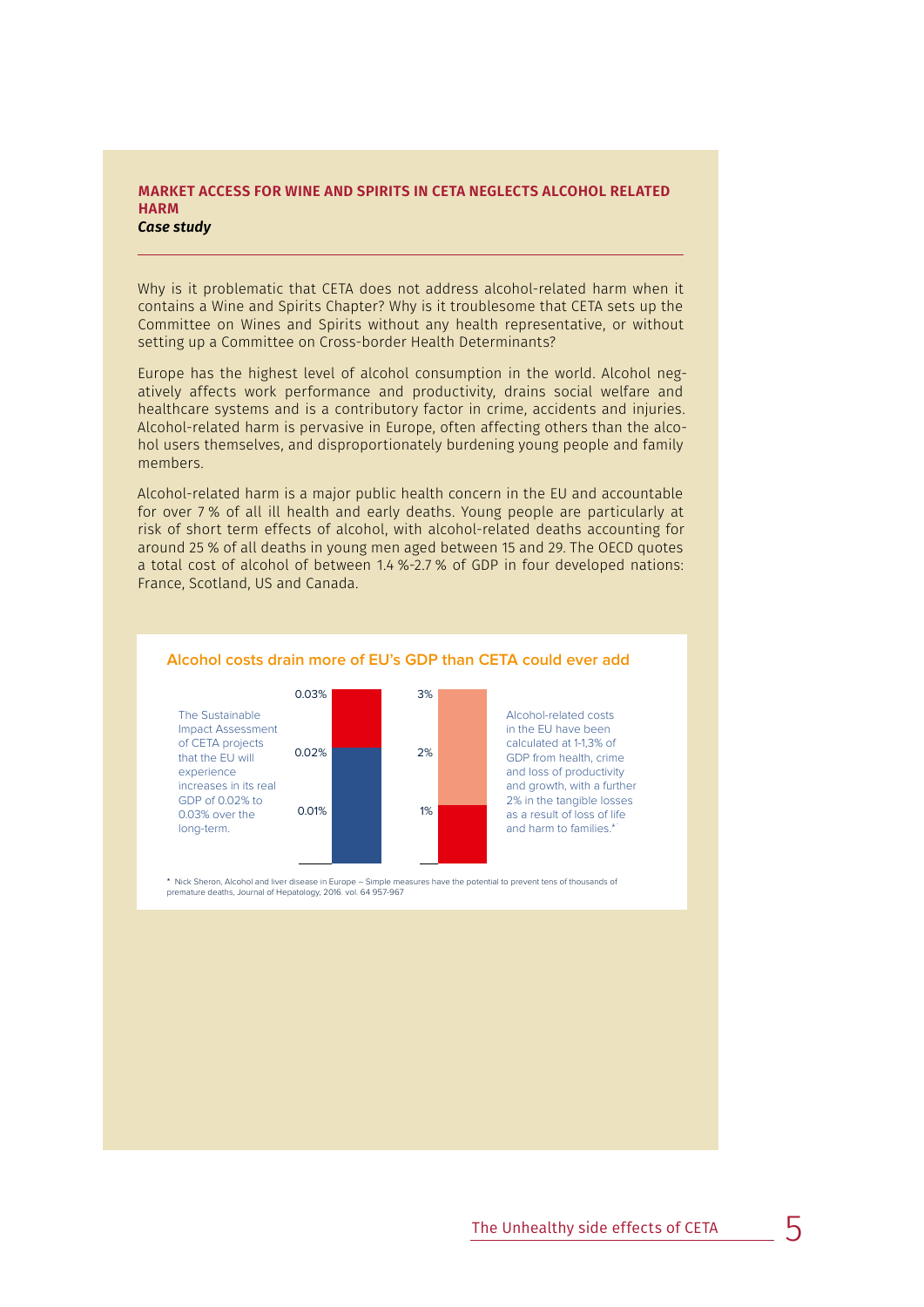of General Interest (SGEI)<sup>16</sup>. The ratchet clause<sup>17</sup> goes further, and limits the reservations made by Parties of the agreement. Therefore, this will prevent governments from going against any liberalisation measures—for example renationalising a given service or sector. All this combines to limit the policy space of governments to organise public services.

### *Investment measures*

As with practically all areas of public policy, there is a threat that the investment protection measures, whether in the form of the newer Investor Court System (ICS) or the original Investor State Dispute Settlement (ISDS) mechanism will undermine policy initiatives to promote or protect good public health. However, it is worth noting that there are many existing cases of legislation to protect and promote public health being blocked or delayed by investor-state cases. Several high-profile examples relate to tobacco control measure, such as the Philip Morris case against Australia, following the introduction of plain packaging. The tribunal took 4 years to deliberate<sup>18</sup> and despite the fact the court rejected Philip Morris's claims, unofficial estimates suggest that the Australian government spent between 30 and 50 million Australian dollars (approx. €33 million) defending the case.

Tobacco is not the only health concern affected by investment arbitration. Lifesaving public health measures which could be affected by CETA's investment chapter include, among other initiatives, minimum pricing of alcohol, food labelling, air pollution restrictions, chemicals legislation and soda/sugar taxes.

#### 16 See also, full report Making Sense of CETA. 2Nd edition. Chapter on Public Services p. 27.

## *Silence on alcohol related harm and health sustainability*

CETA is also inconsistent with public health objectives regarding the prevention of alcohol induced harm, as it is likely to increase the availability and affordability of alcohol—exlemplified by the European spirits lobby's role as one of the foremost cheerleaders of the deal. CETA fails even to acknowledge the link between alcohol consumption and major societal impacts, including a fall in productivity, NCDs and other forms of alcohol-related harm, including addiction, violence, crime and road deaths.

## *Omitting health sustainability aspects*

In the Sustainable Development Chapters of CETA, there is a failure to acknowledge public health sustainability issues, as they make no reference to crucial global public health commitments such as the United Nations High-Level Political Declaration on Non-Communicable Diseases (NCDs) or the World Health Organisation's Framework Convention on Tobacco Control (FCTC).

There is also no reference made to the health-relevant aspects of the Sustainable Development Goals (SDGs), which are binding on both the EU and Canada. CETA may particularly conflict with SDG Goal 3, to *"ensure healthy lives and promote well-being for all at all ages"*, including sub-targets to reduce the prevalence of NCDs, to achieve universal healthcare coverage and to cut the incidence of road deaths and injuries. CETA therefore threatens to undermine international commitments on health sustainability.

<sup>17</sup> For an explanation of the *"ratchet clause"*, please see full report Making Sense of CETA. 2Nd edition. Chapter on Public Services p. 28

<sup>18</sup> <https://www.ag.gov.au/tobaccoplainpackaging>